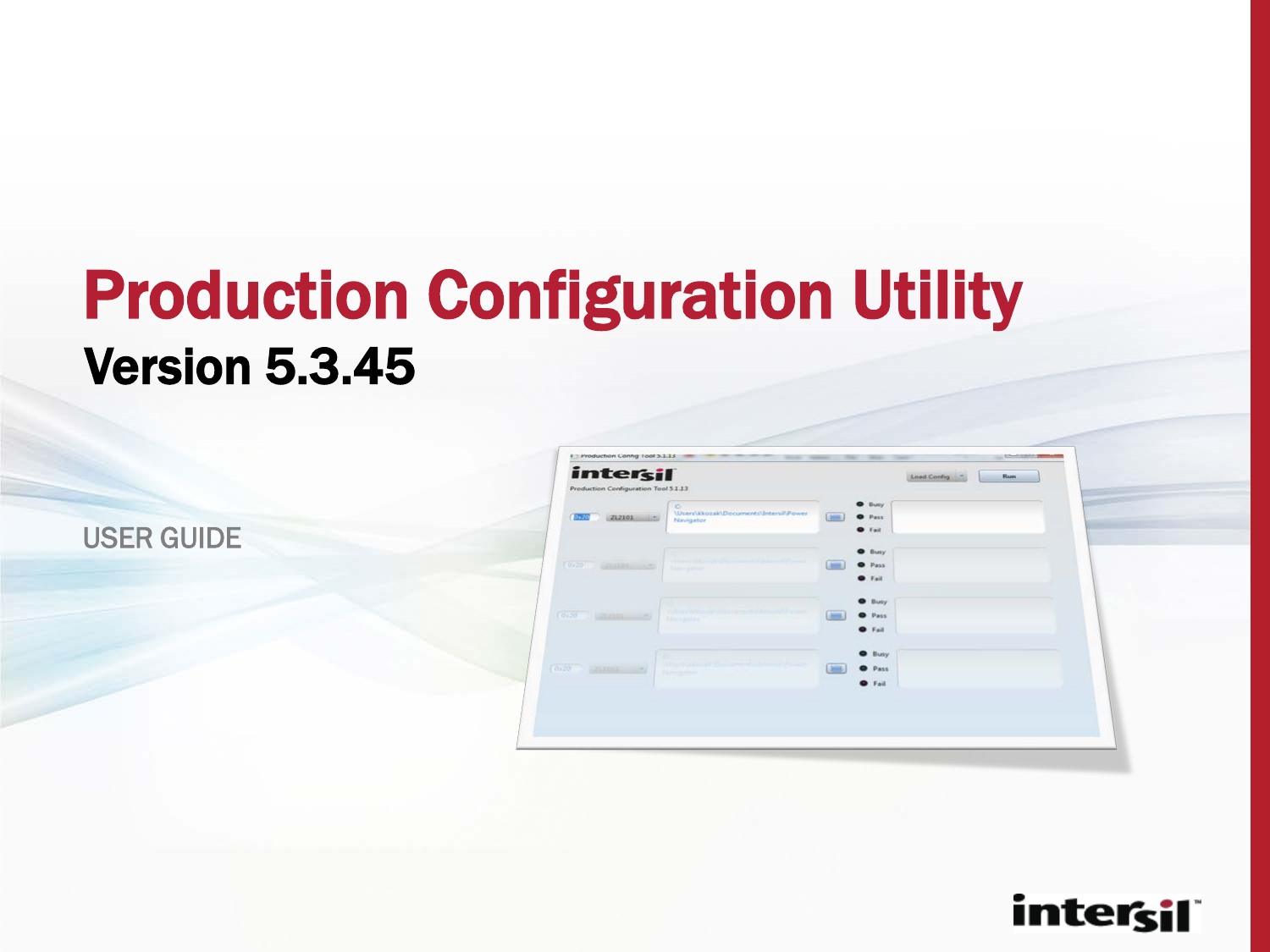## PCT Overview

#### • What is PCT?

– Production configuration tool for quick loading and verification of configuration files into Intersil Digital Power controller/modules.

#### • Features

- Program or verify configuration for multiple devices at the same time
- Supports all devices supported by PowerNavigator
- Data logging to error.txt file

#### • Both standard Configuration files and production HEX files can be used

– PCT will load and verify either format

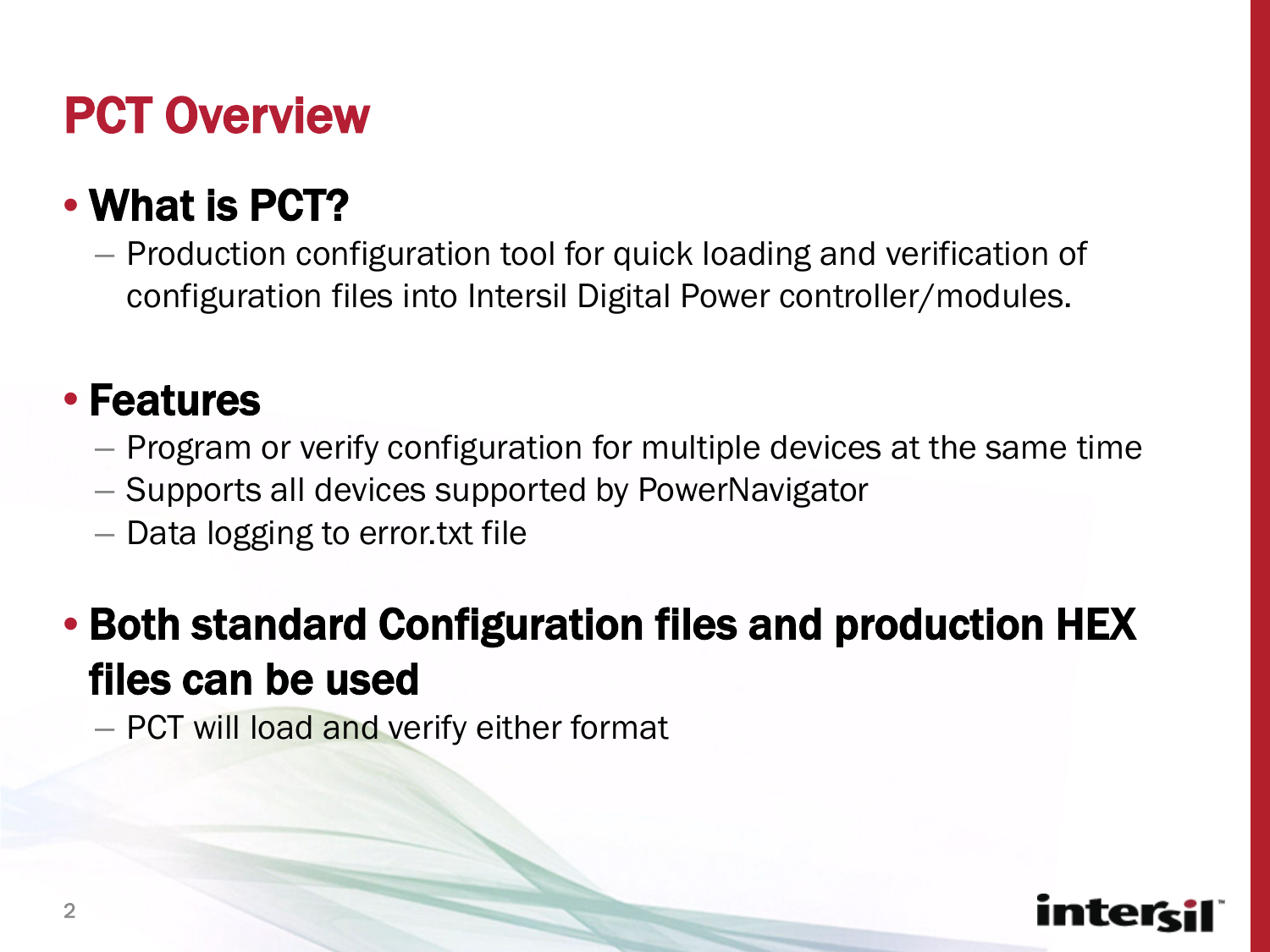## PCT 5.3.45 – Supported Devices

- Integrated FET Digital Regulators: ZL2101, ZL2102
- Digital Controllers: ZL6105, ZL8101, ZL880x, ZLS4010
- Digital Multiphase: ISL6388, ISL6398, ISL681xx, ISL691xx
- Digital Modules: ZL9006M, ZL9010M, ZL9101M, ZL9117M, ISL827xM

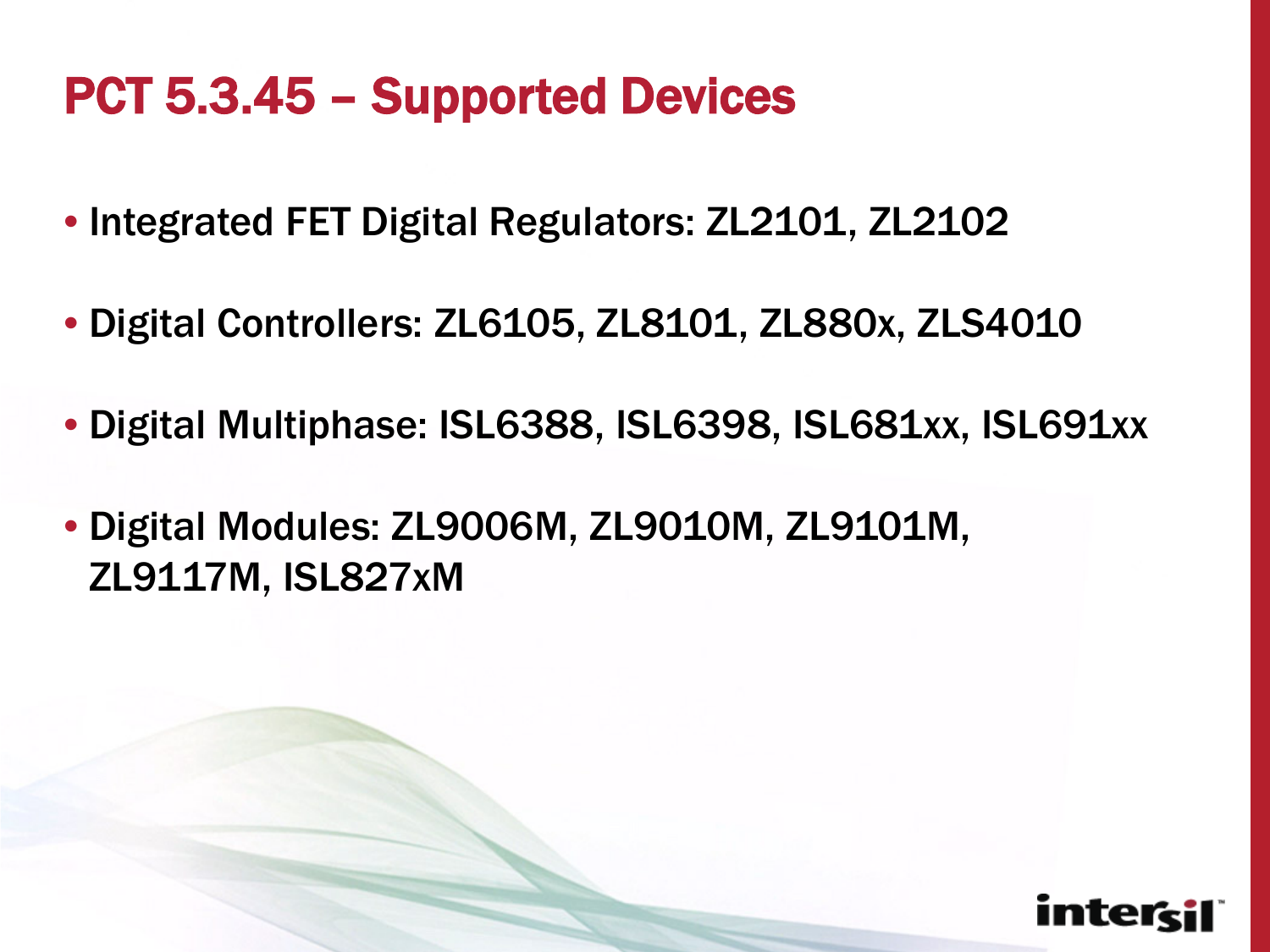#### **Instructions**

#### • Installation

- Double-click "configCheckSetup.exe" and follow instructions
- Installer will place icon on Desktop and inside Start Menu

#### • Running

- Connect ZLUSBEVAL3Z dongle to computer and power system's PMBus header
- Ensure input voltage is provided to all devices to be programmed.

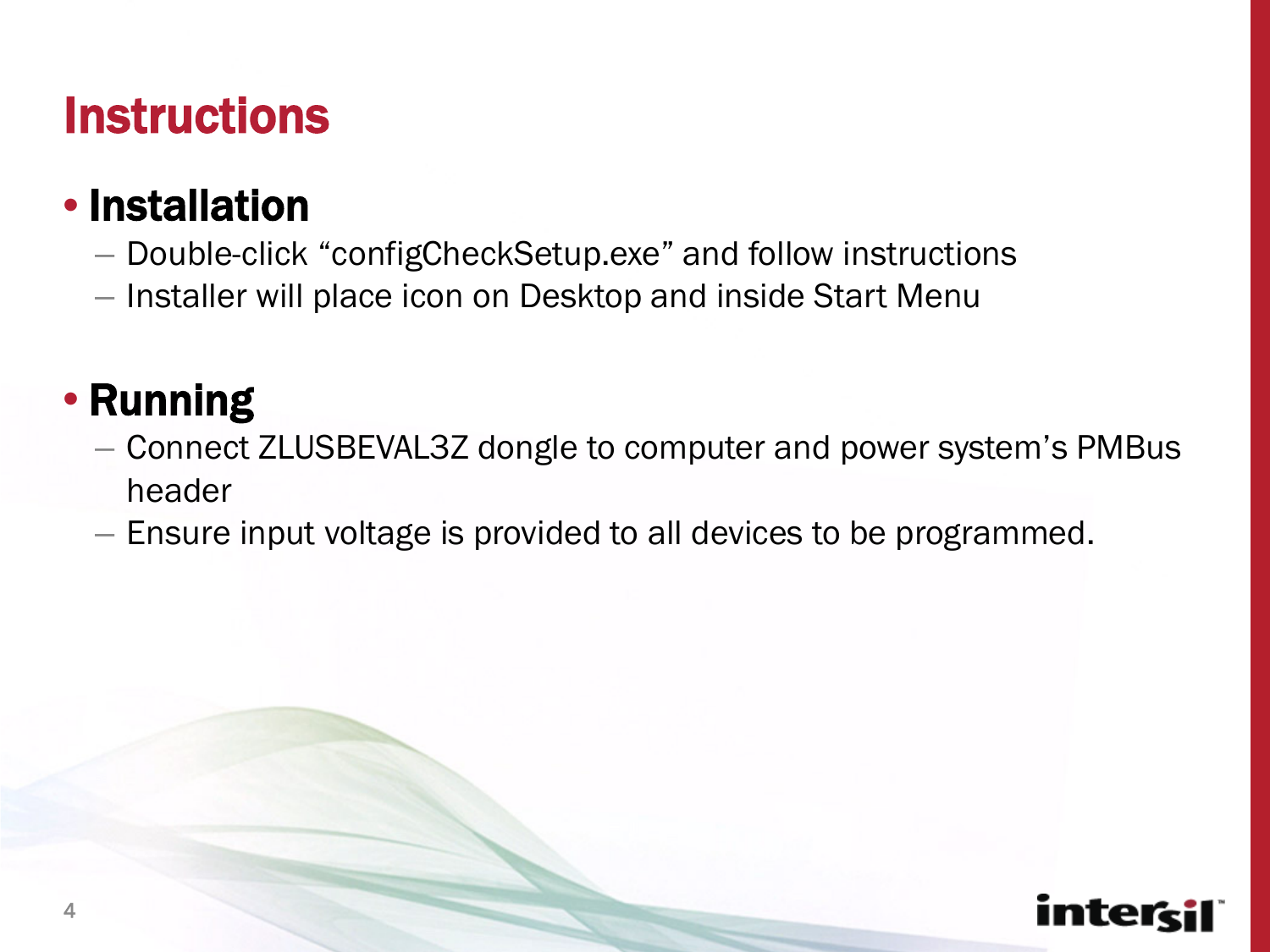#### Device Selection Screen

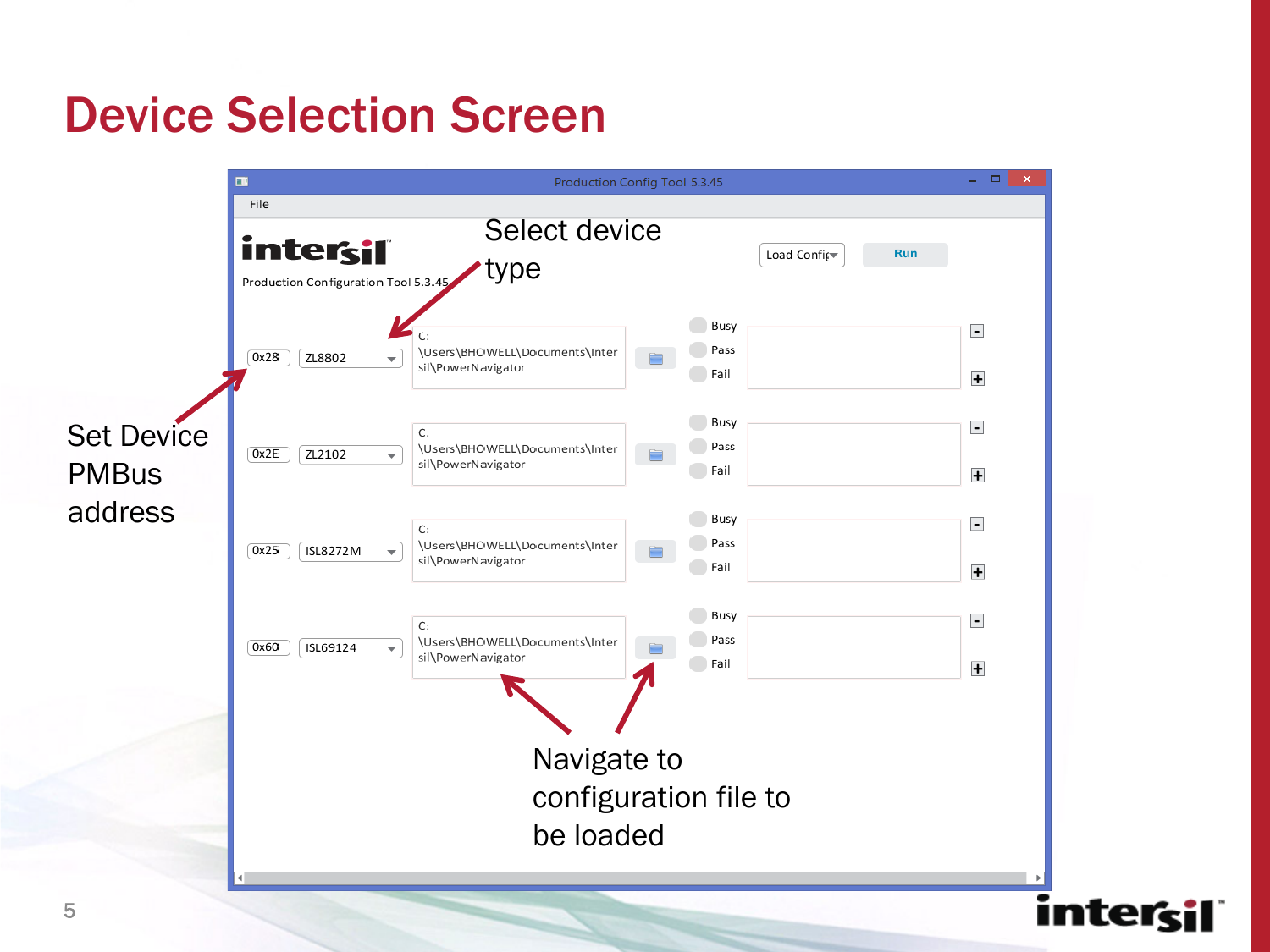### PCT: Hex and .TXT file Support

#### • PCT supports both HEX and .TXT (Intersil configuration files) file load

- Digital Multiphase products only support HEX format
- Digital Point of Load and Digital Modules support both HEX and TXT
- When selecting file, use drop down box to select either .txt or .hex files

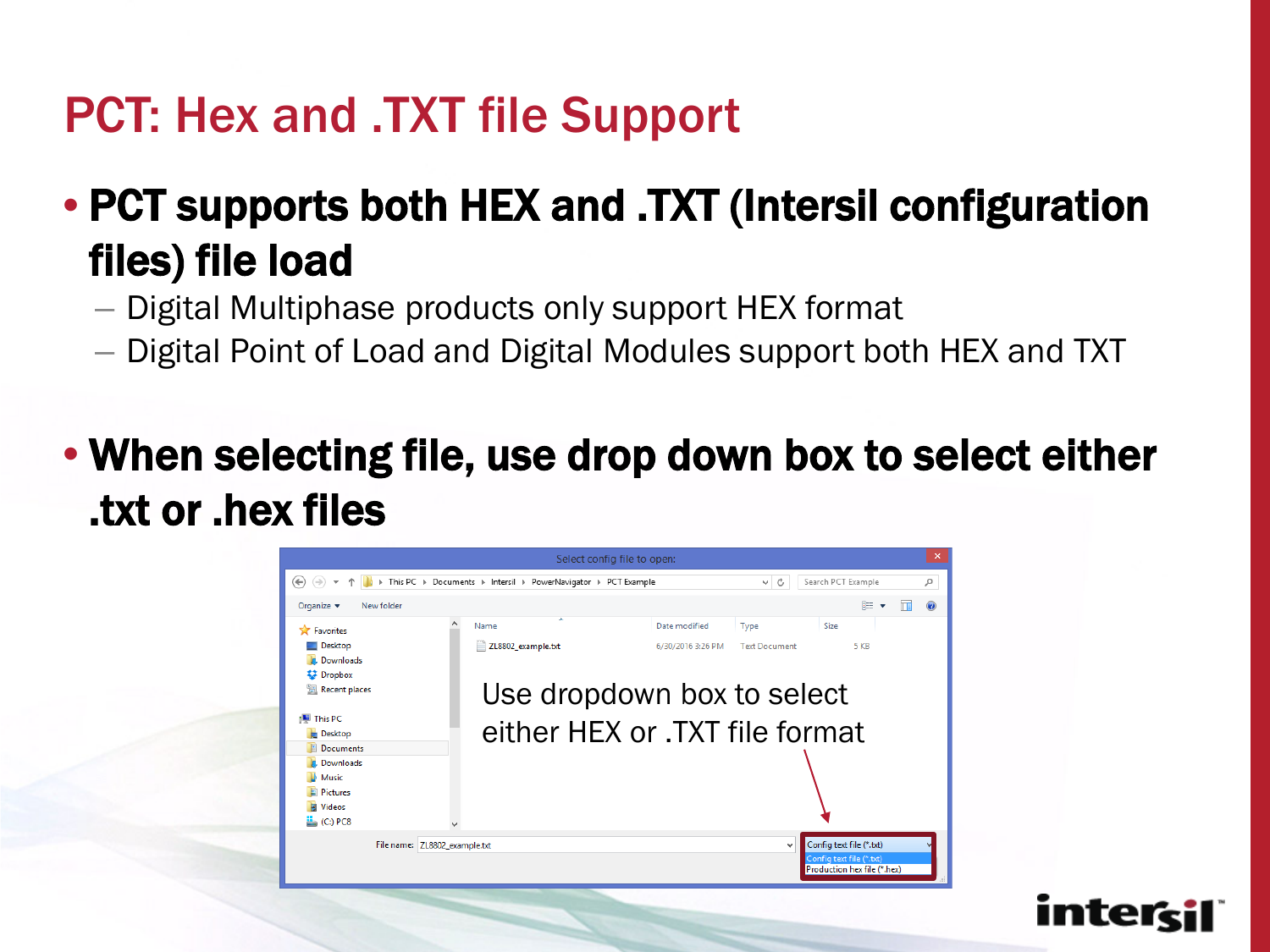#### Modes: **Load:** config file to device or **Verify:** existing device against a config file **Load & Verify: Load and Verify in single step**

| File<br>intersil<br>Run<br>Load Config<br>Load Config<br>Production Configuration Tool 5.3.45<br>Verify Config<br>Load & Verify<br>Busy<br>$\blacksquare$<br>C:<br>Pass<br>\Users\BHOWELL\Documents\Inter<br>0x28<br>ZL8802<br>$\overline{\phantom{a}}$<br>sil\PowerNavigator<br>Fail<br>$\ddot{}$<br>Busy<br>$\overline{\phantom{a}}$<br>C:<br>Pass<br>\Users\BHOWELL\Documents\Inter<br>0x2E<br>ZL2102<br>$\overline{\phantom{0}}$<br>E<br>sil\PowerNavigator<br>Fail<br>$+$<br>Busy<br>$\overline{\phantom{a}}$<br>C:<br>Pass<br>\Users\BHOWELL\Documents\Inter<br>0x25<br>ISL8272M<br>$\overline{\phantom{a}}$<br>sil\PowerNavigator<br>Fail<br>$\ddot{}$<br>Busy<br>$\vert$ –<br>C:<br>Pass<br>\Users\BHOWELL\Documents\Inter<br>0x60<br>ISL69124<br>$\overline{\phantom{0}}$<br>E<br>sil\PowerNavigator<br>Fail<br>$\ddot{}$ |  |  |
|------------------------------------------------------------------------------------------------------------------------------------------------------------------------------------------------------------------------------------------------------------------------------------------------------------------------------------------------------------------------------------------------------------------------------------------------------------------------------------------------------------------------------------------------------------------------------------------------------------------------------------------------------------------------------------------------------------------------------------------------------------------------------------------------------------------------------------|--|--|
|                                                                                                                                                                                                                                                                                                                                                                                                                                                                                                                                                                                                                                                                                                                                                                                                                                    |  |  |
|                                                                                                                                                                                                                                                                                                                                                                                                                                                                                                                                                                                                                                                                                                                                                                                                                                    |  |  |
|                                                                                                                                                                                                                                                                                                                                                                                                                                                                                                                                                                                                                                                                                                                                                                                                                                    |  |  |
|                                                                                                                                                                                                                                                                                                                                                                                                                                                                                                                                                                                                                                                                                                                                                                                                                                    |  |  |
|                                                                                                                                                                                                                                                                                                                                                                                                                                                                                                                                                                                                                                                                                                                                                                                                                                    |  |  |
|                                                                                                                                                                                                                                                                                                                                                                                                                                                                                                                                                                                                                                                                                                                                                                                                                                    |  |  |

নে।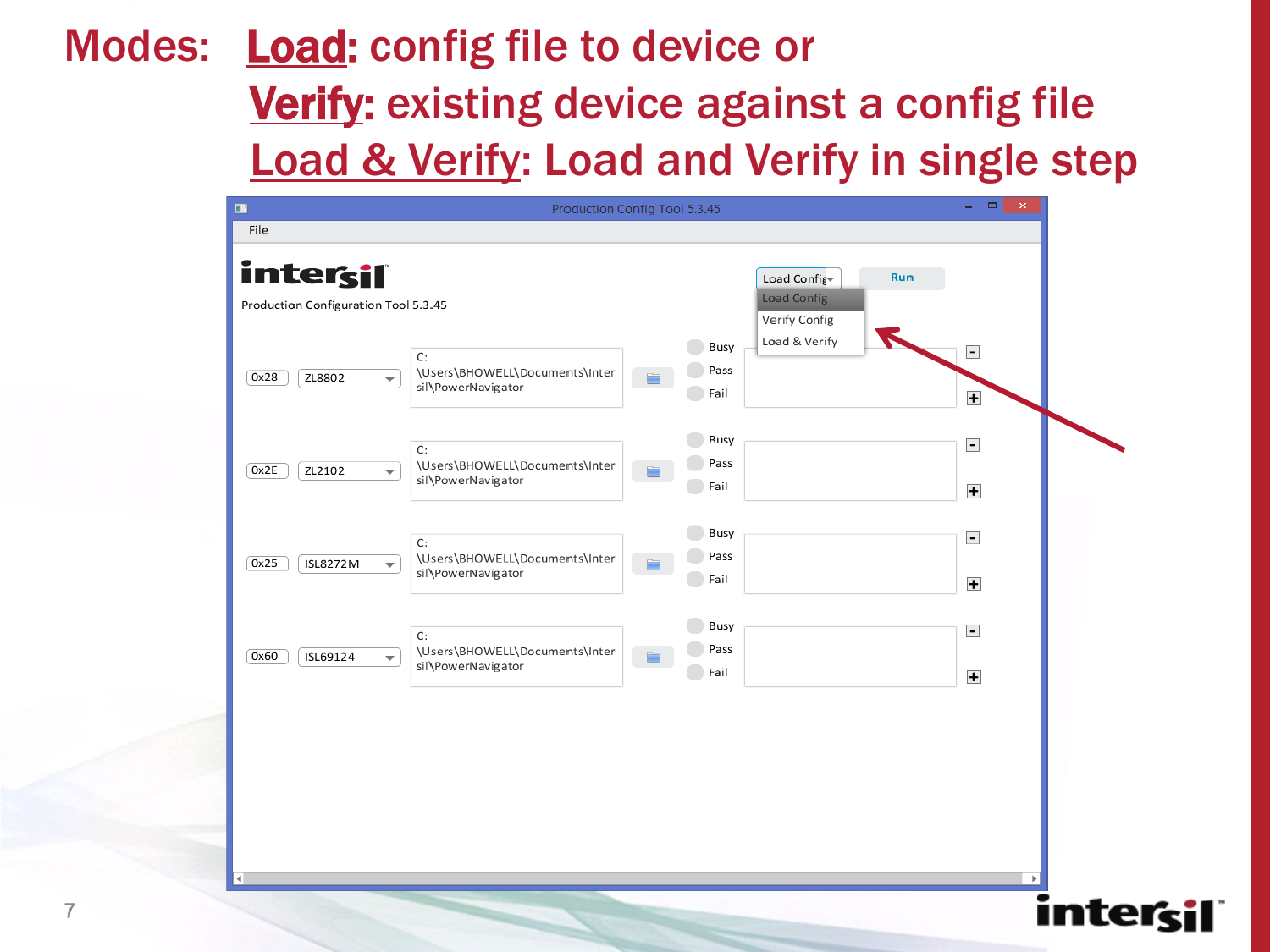#### Press "Run" to start load or verify process. Status lights show pass/fail results

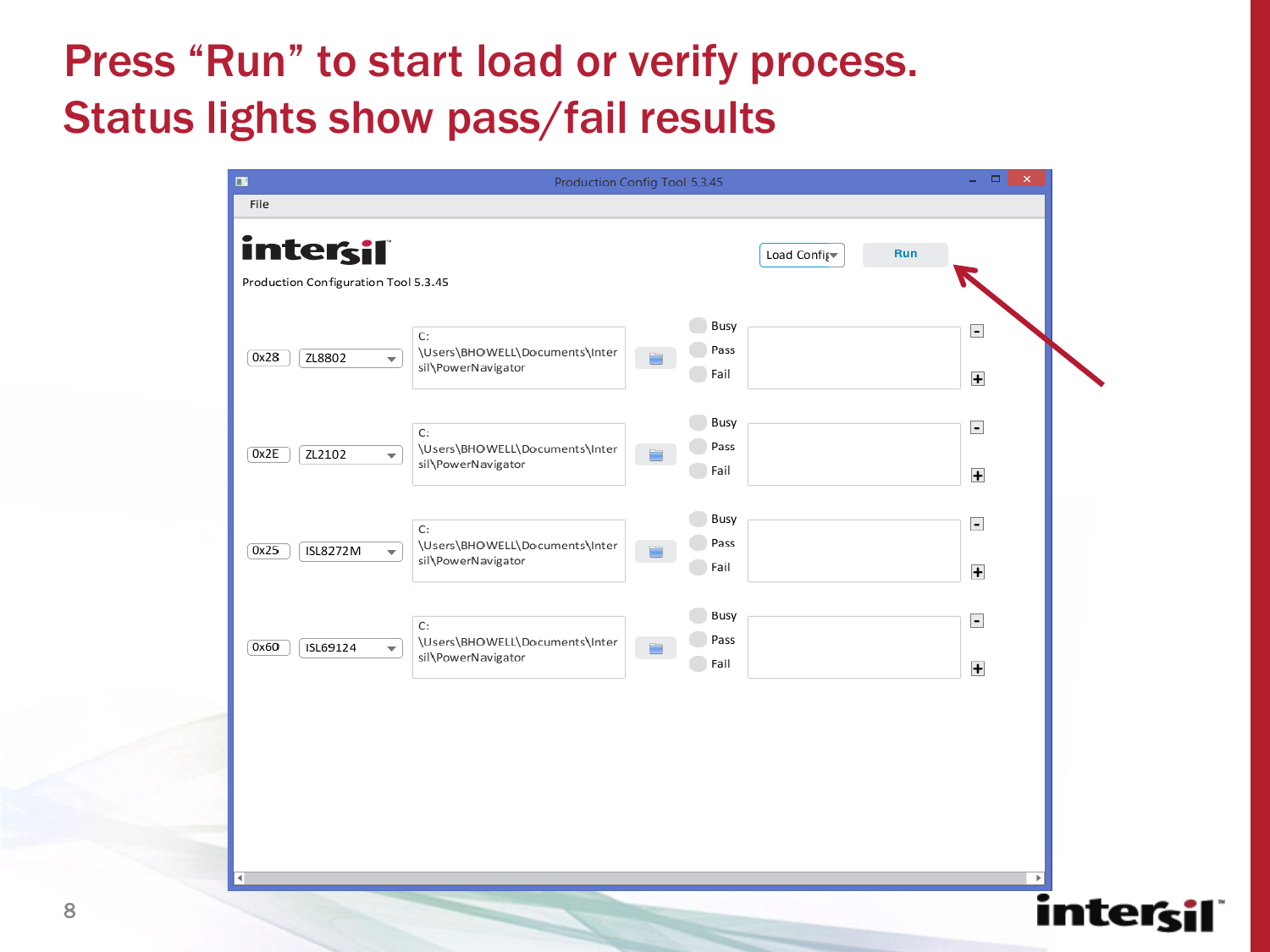## Configuration File Load



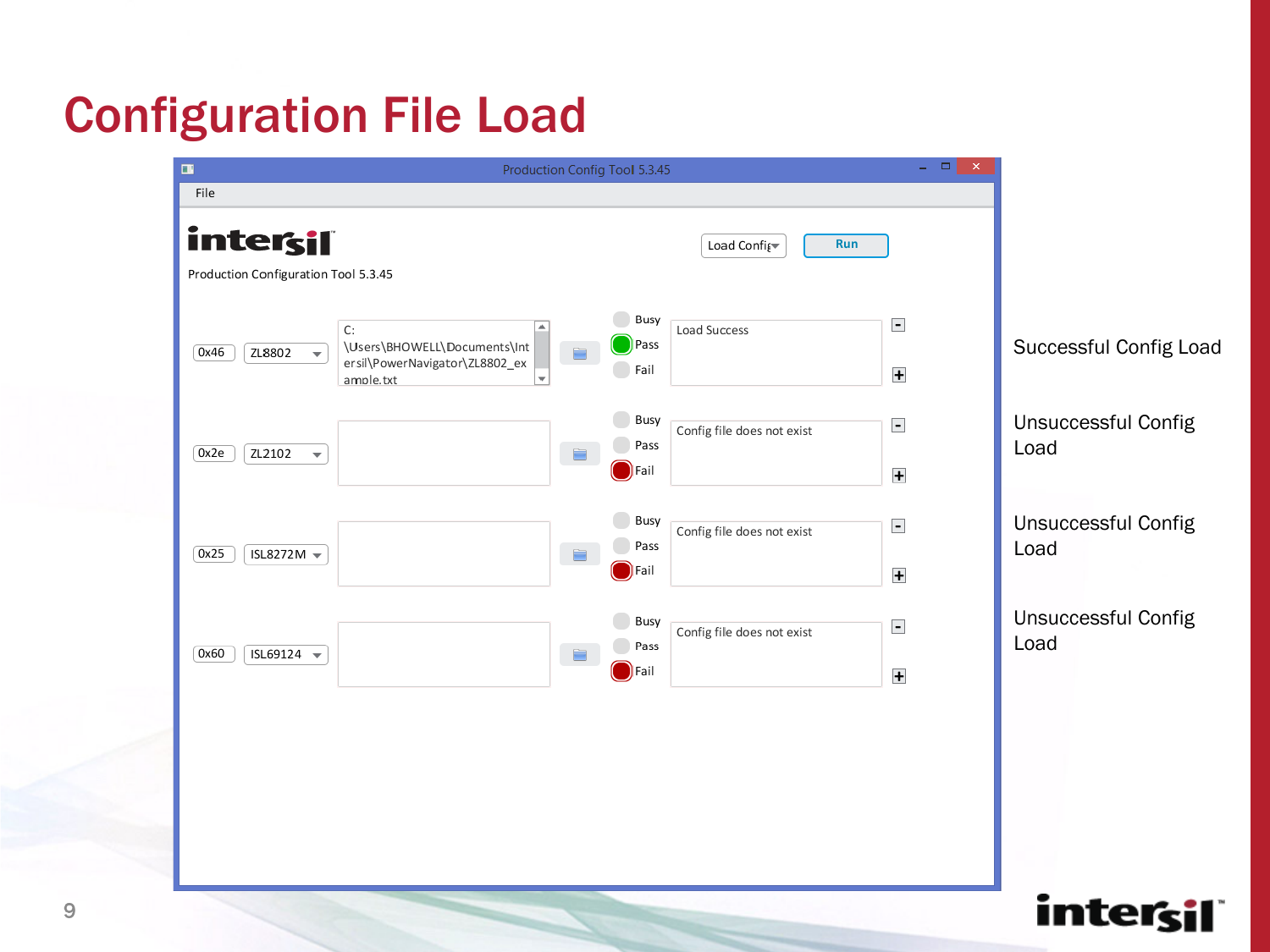## Configuration File Verify



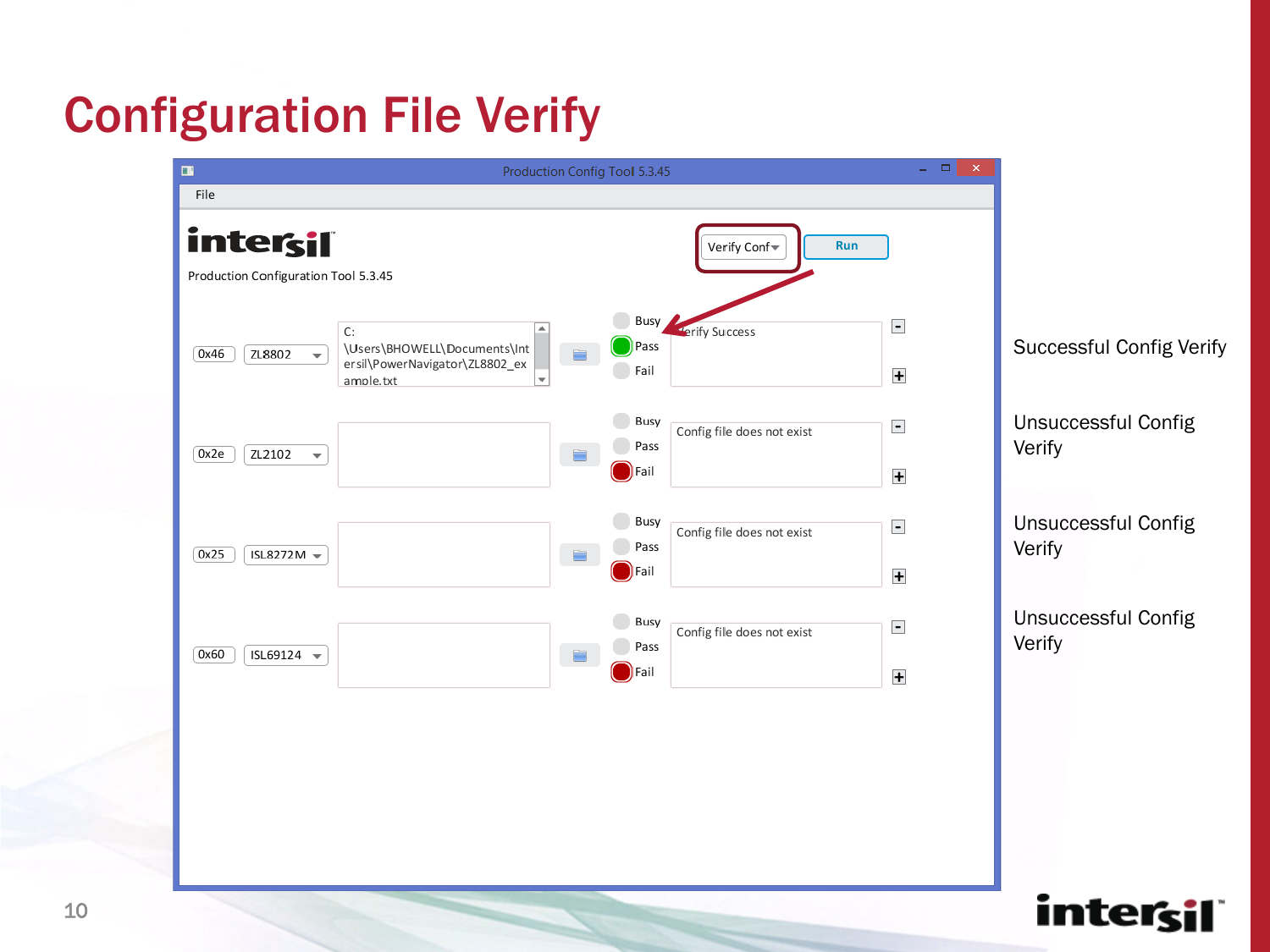## Configuration File Load & Verify



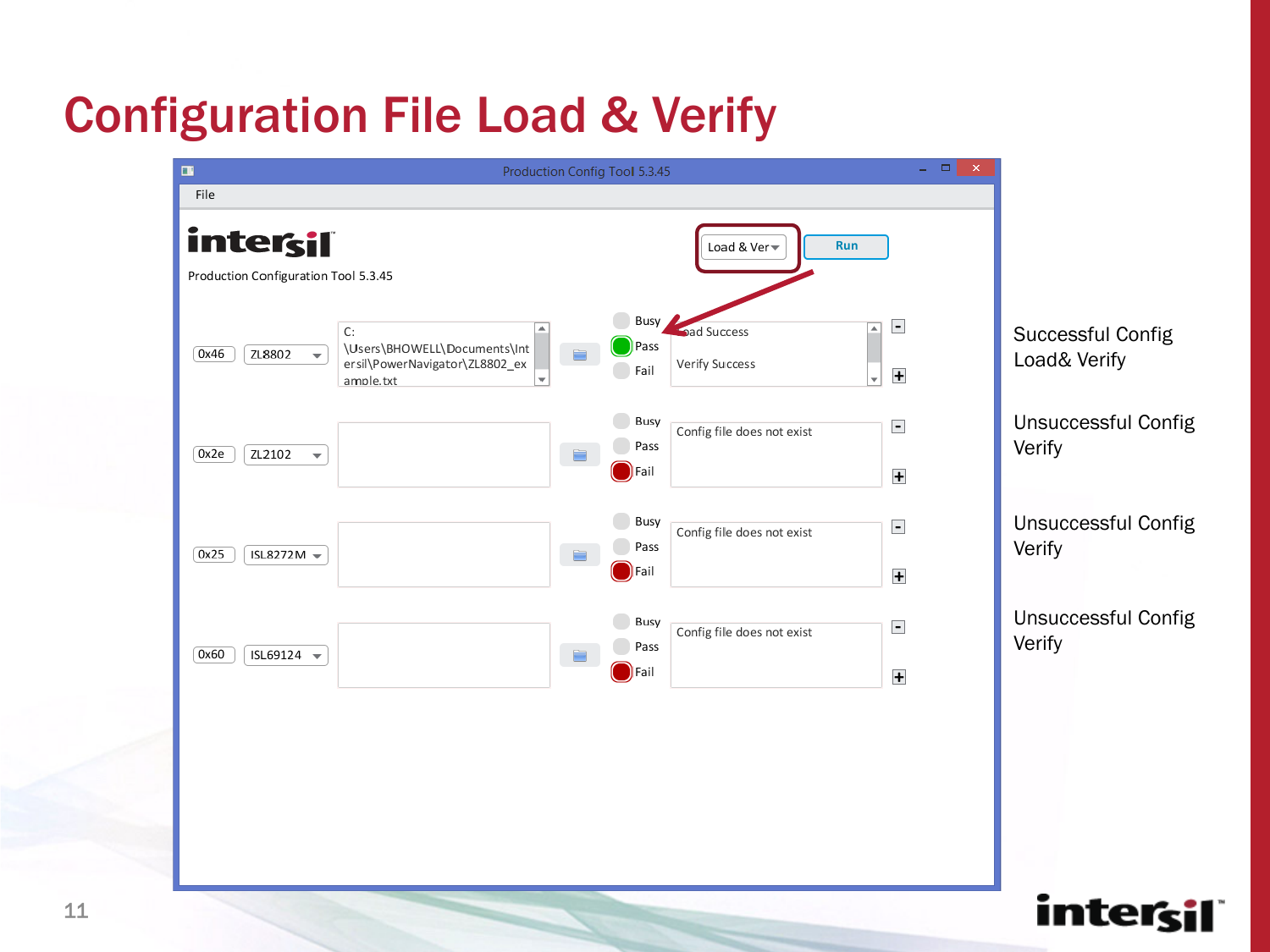### Adding additional Rows

| $\blacksquare$                                                                | Production Config Tool 5.3.45                                                                                                      | $\Box$<br>$\boldsymbol{\times}$<br>٠    |  |  |  |  |
|-------------------------------------------------------------------------------|------------------------------------------------------------------------------------------------------------------------------------|-----------------------------------------|--|--|--|--|
| File                                                                          |                                                                                                                                    |                                         |  |  |  |  |
| intersil<br><b>Run</b><br>Load Config<br>Production Configuration Tool 5.3.45 |                                                                                                                                    |                                         |  |  |  |  |
| 0x46<br>ZL8802<br>$\overline{\phantom{0}}$                                    | Busy<br>$\blacktriangle$<br>C:<br>Pass<br>\Users\BHOWELL\Documents\Int<br>═<br>ersil\PowerNavigator\ZL8802_ex<br>Fail<br>ample.txt | $\vert$ = $\vert$<br>$\ddot{}$          |  |  |  |  |
| 0x2e<br>ZL2102<br>$\overline{\phantom{0}}$                                    | Busy<br>Pass<br>▬<br>Fail                                                                                                          | $\overline{\phantom{a}}$<br>$\ddot{}$   |  |  |  |  |
| 0x25<br>ISL8272M $\sim$                                                       | Busy<br>Pass<br>n<br>Fail                                                                                                          | $\overline{\phantom{a}}$<br>$\ddot{}$   |  |  |  |  |
| 0x60<br>ISL69124 $\blacktriangledown$                                         | Busy<br>Pass<br>═<br>Fail                                                                                                          | $\overline{\phantom{a}}$<br>$\ddotmark$ |  |  |  |  |
| Click to add rows to program<br>additional devices                            |                                                                                                                                    |                                         |  |  |  |  |

intersil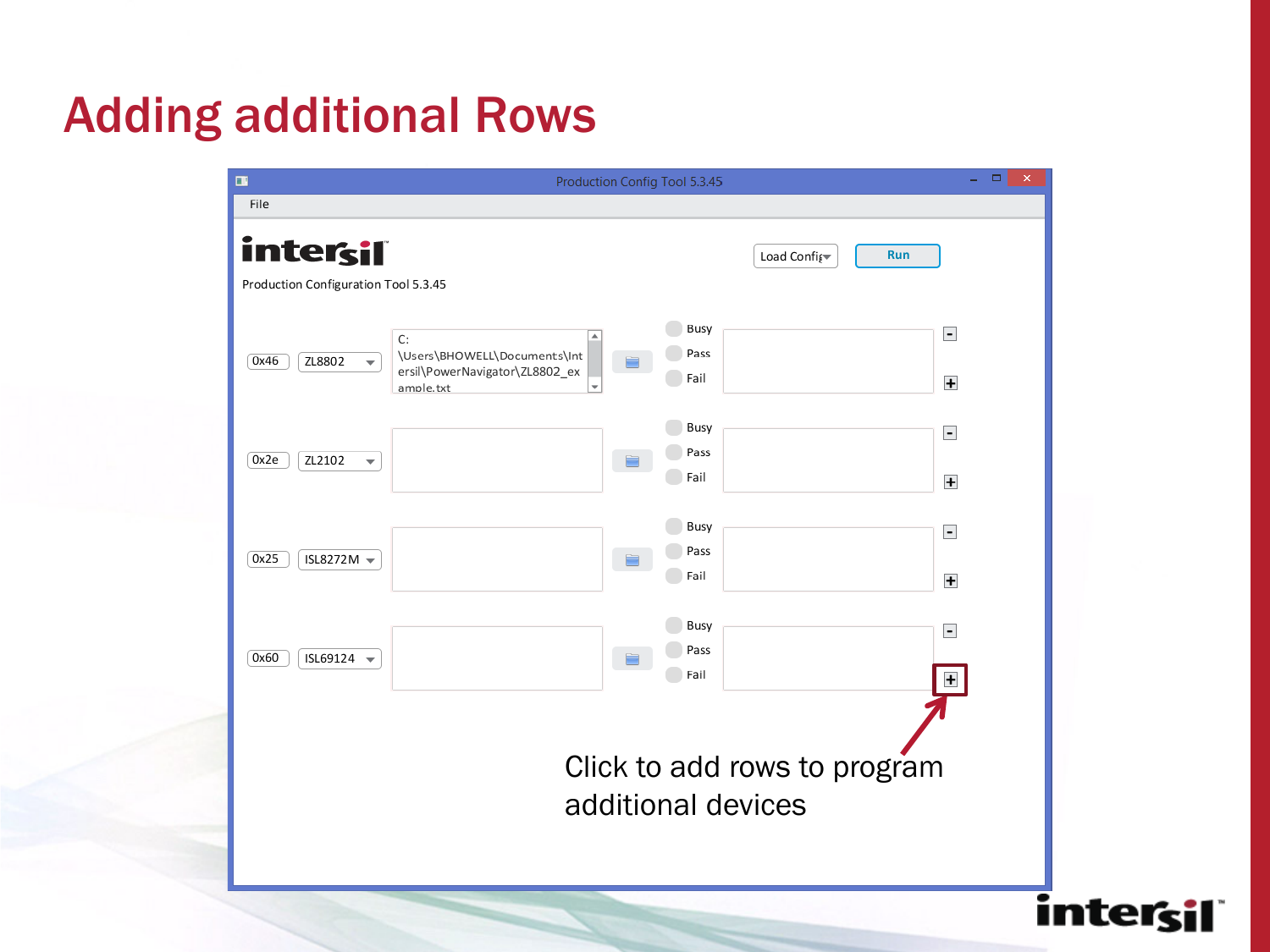#### PCT – Batch Files

#### • PCT allows users to create "Batch Files", saving PCT configuration for future use

- Save address and device types
- Automatically points to saved configuration files
- Individual Batch files can be saved on a per board basis.

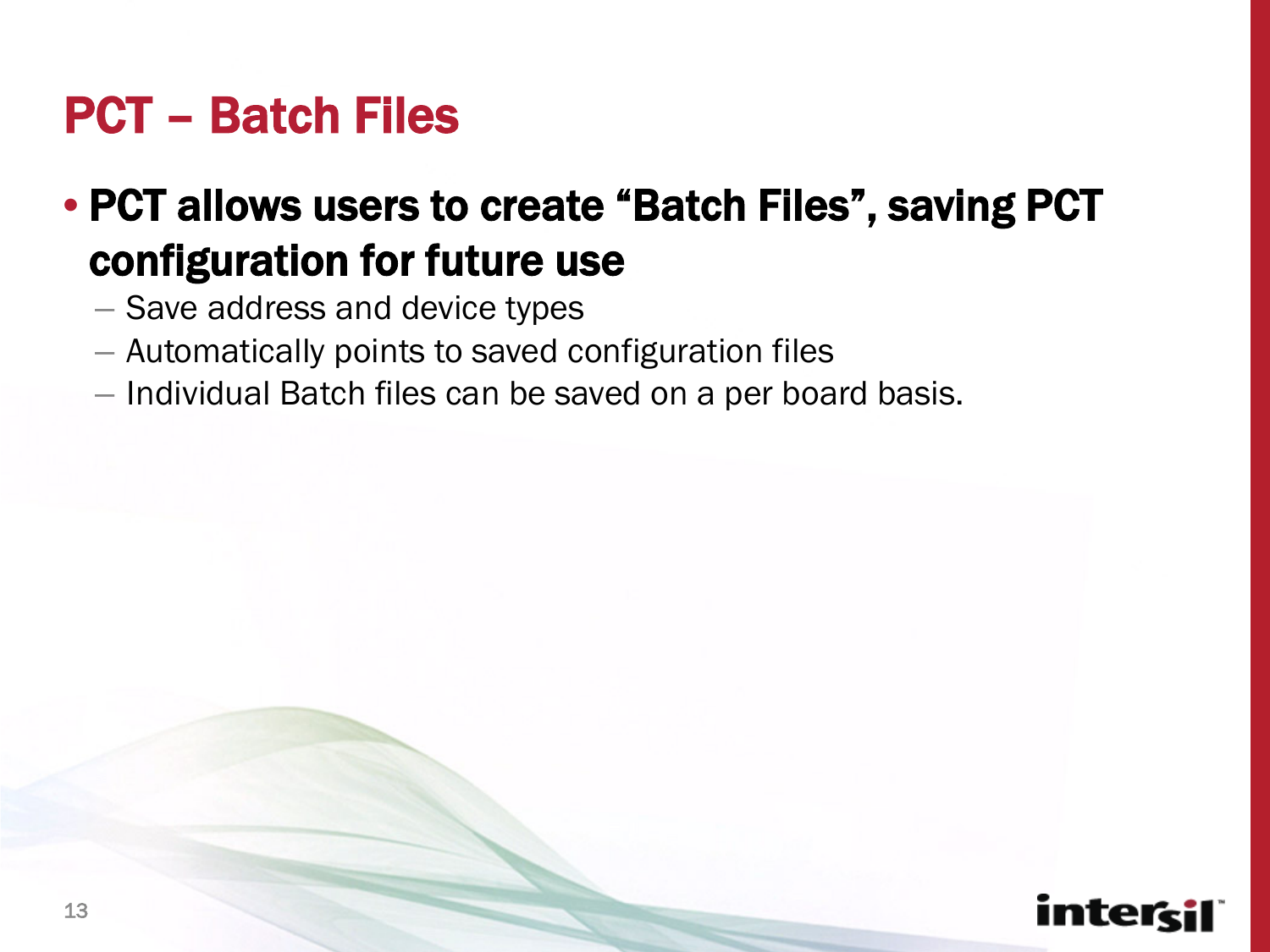#### Saving Batch files for future use